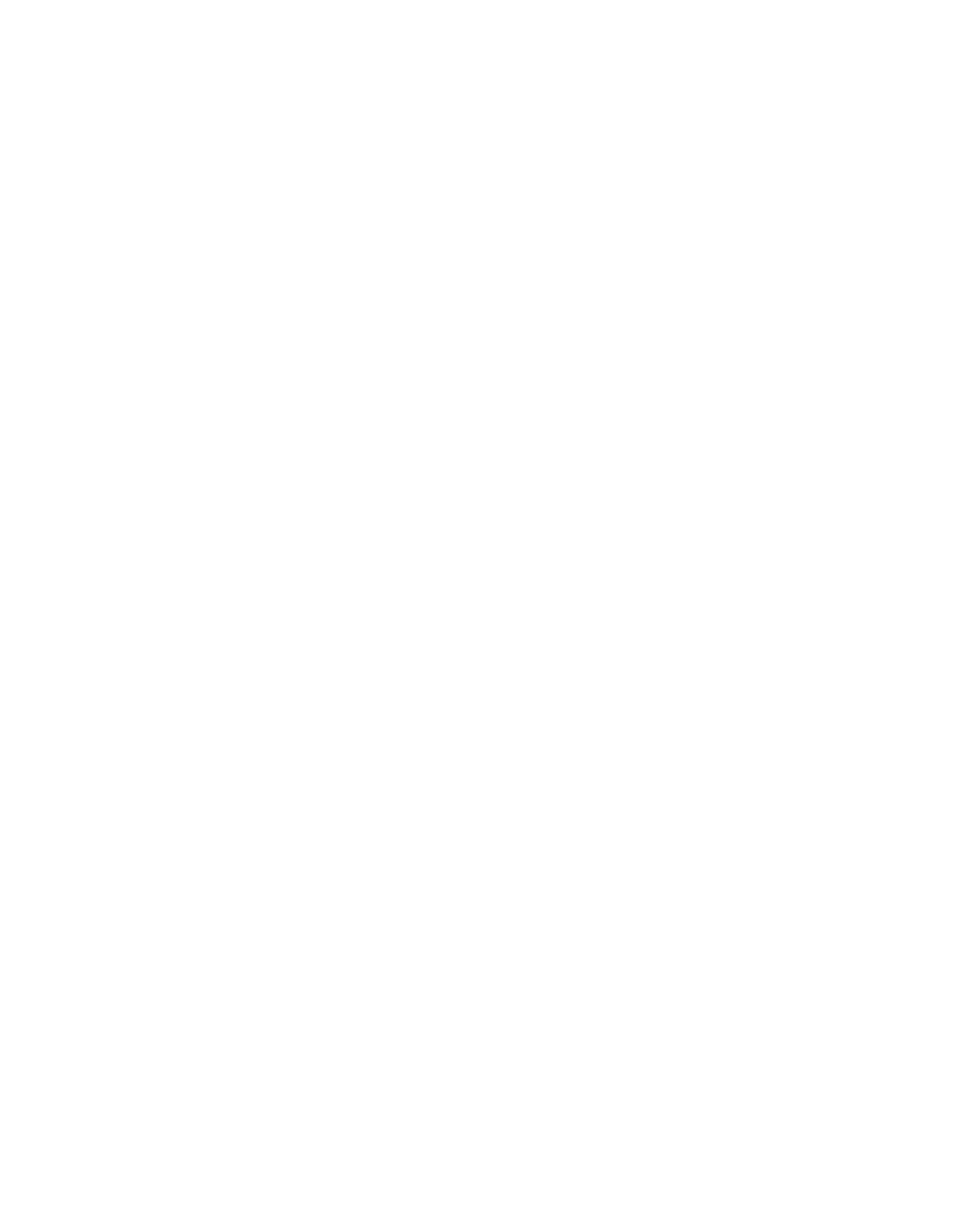# **How to** (Hu)MAN UP in Modern Society

HEAL YOURSELF & **SAVE THE WORLD** 

**LOGAN COHEN** 

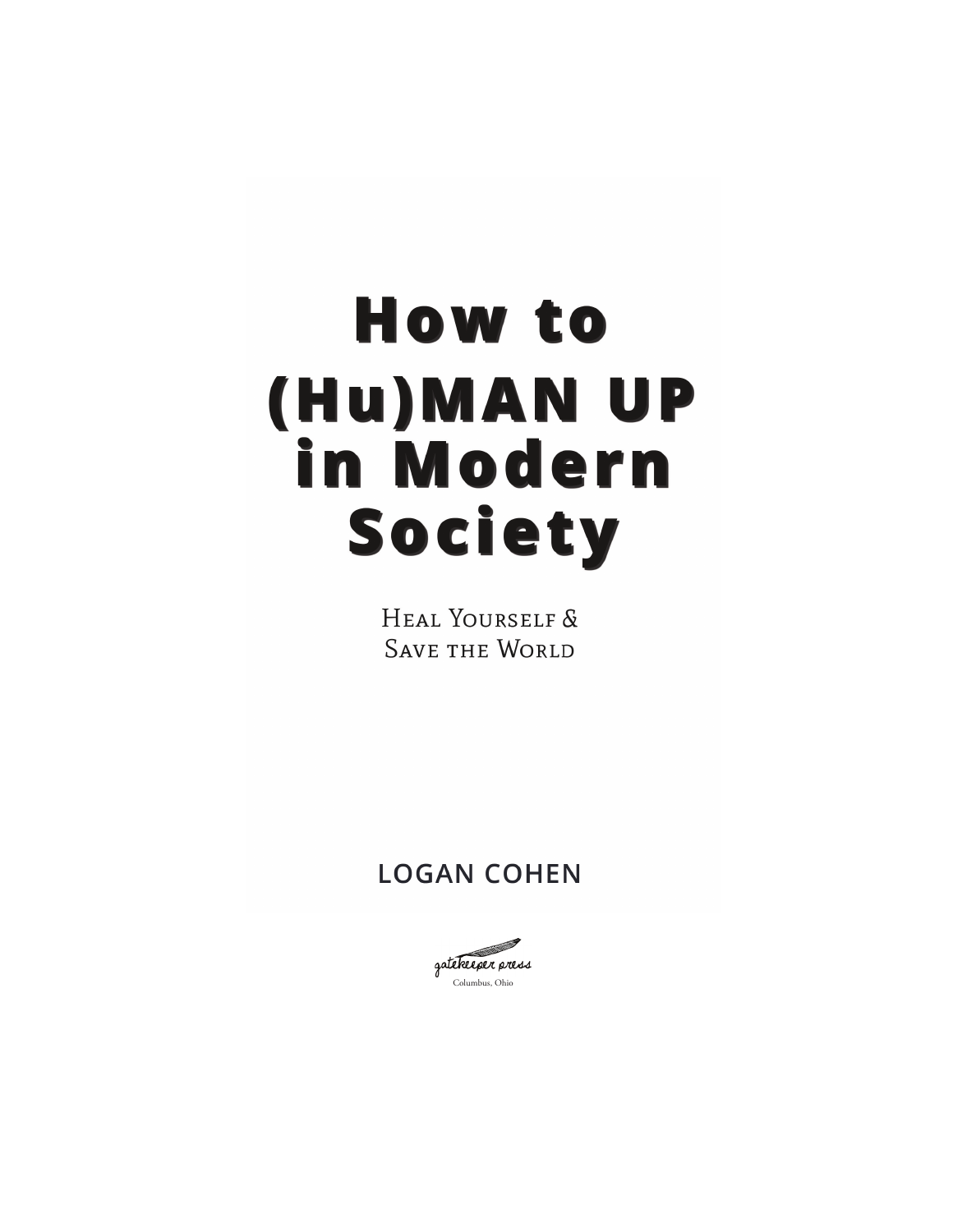The views and opinions expressed in this book are solely those of the author and do not reflect the views or opinions of Gatekeeper Press. Gatekeeper Press is not to be held responsible for and expressly disclaims responsibility of the content herein.

How to (Hu)Man Up in Modern Society: Heal Yourself & Save the World

Published by Gatekeeper Press 2167 Stringtown Rd, Suite 109 Columbus, OH 43123-2989 www.GatekeeperPress.com

Copyright © 2021 by Logan Cohen

All rights reserved. Neither this book, nor any parts within it may be sold or reproduced in any form or by any electronic or mechanical means, including information storage and retrieval systems, without permission in writing from the author. The only exception is by a reviewer, who may quote short excerpts in a review.

Library of Congress Control Number: 2021938383

ISBN (hardcover): 9781662911316 ISBN (paperback): 9781662911323 eISBN: 9781662911330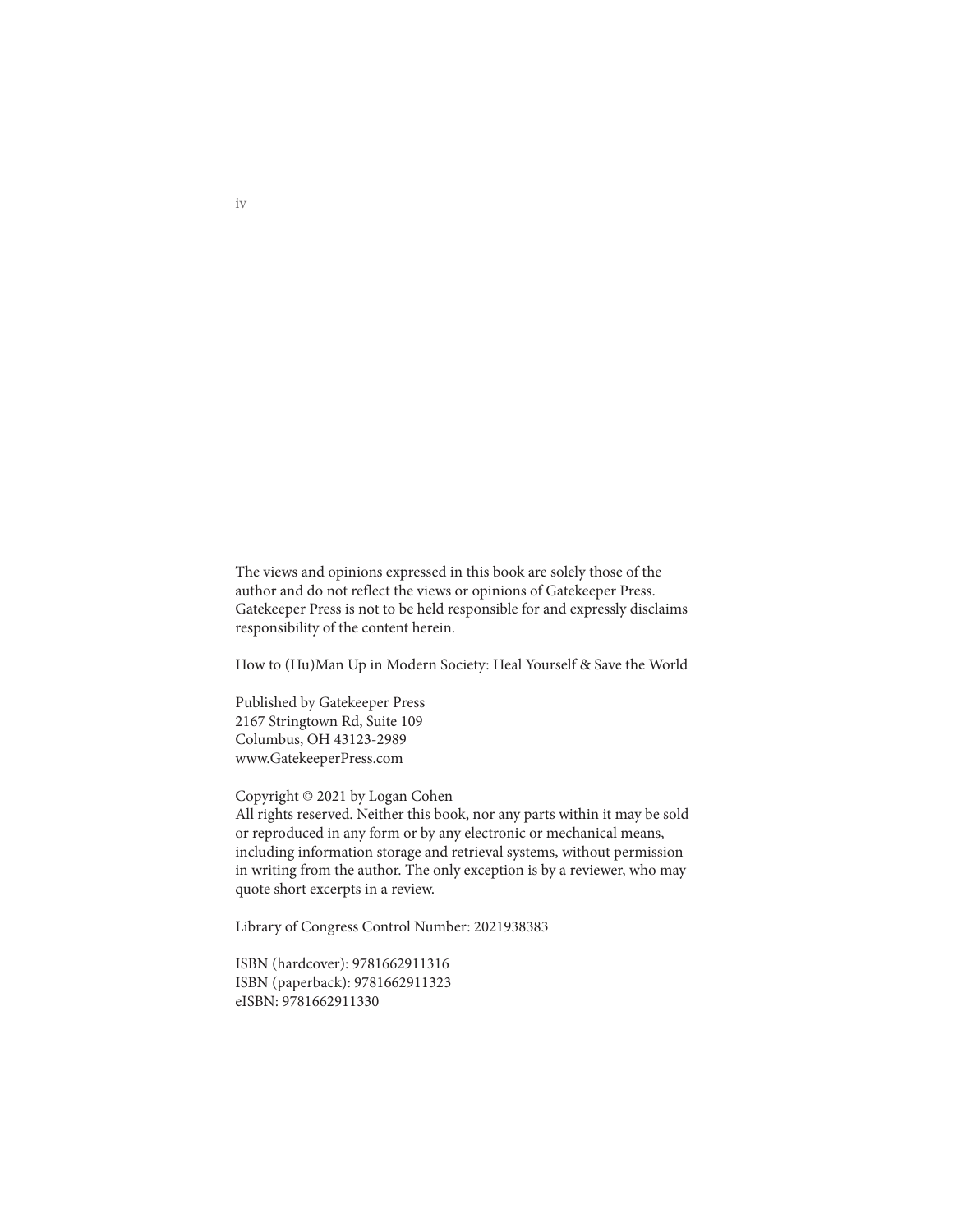#### **CONTENTS**  $\frac{1}{2} \left( \frac{1}{2} \right)^2 \left( \frac{1}{2} \right)^2 \left( \frac{1}{2} \right)^2 \left( \frac{1}{2} \right)^2 \left( \frac{1}{2} \right)^2 \left( \frac{1}{2} \right)^2 \left( \frac{1}{2} \right)^2 \left( \frac{1}{2} \right)^2 \left( \frac{1}{2} \right)^2 \left( \frac{1}{2} \right)^2 \left( \frac{1}{2} \right)^2 \left( \frac{1}{2} \right)^2 \left( \frac{1}{2} \right)^2 \left( \frac{1}{2} \right)^2 \left( \frac{1}{2} \right)^2 \left($

| Dedication                                                               | vii |
|--------------------------------------------------------------------------|-----|
| Chapter 1: Purpose as the Key to Health, Happiness, & Success            | 1   |
| Chapter 2: The Origins of Man-A Historical Overview                      | 11  |
| Chapter 3: Preparing for a Healing Journey                               | 27  |
| Chapter 4: Identity Crisis Fueling the Men's Health Crisis               | 39  |
| Chapter 5: Reintegrating Humanity for Healing in Modern<br>Society       | 77  |
| Chapter 6: Boys Are Human Beings Too                                     | 101 |
| Chapter 7: Faith as a Guide to Healthy Connection &<br>Community         | 117 |
| Chapter 8: Living With Purpose in Modern Society                         | 139 |
| Chapter 9: Emotional Intelligence as the "Missing Link"                  | 151 |
| Chapter 10: Putting It All Together to Heal Yourself &<br>Save the World | 167 |
| Author Bio                                                               | 201 |

v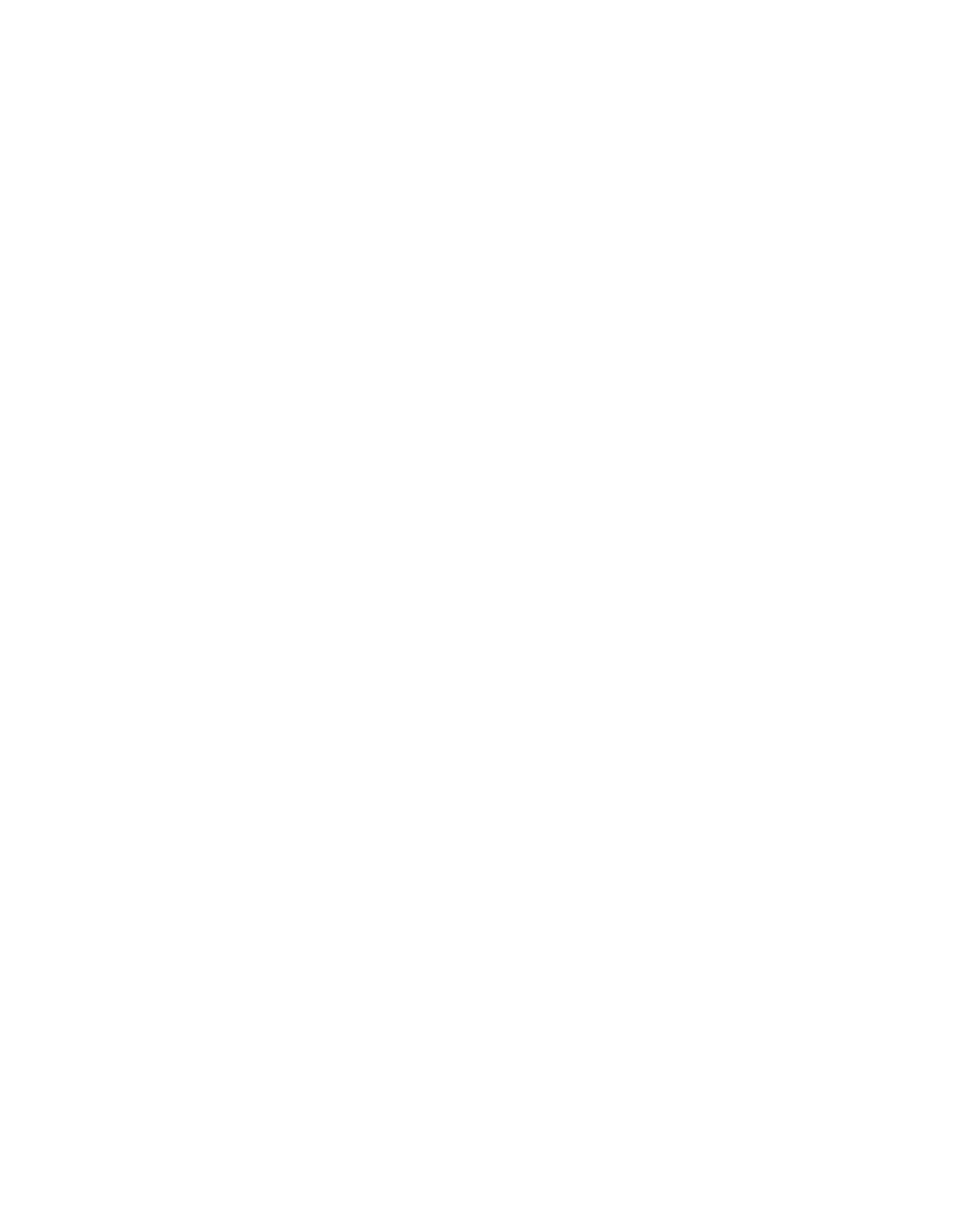### **DEDICATION**

It was only after my grandfather's death that I learned he was rescued from the concentration camps by Oscar Schindler, a German citizen who was the focus of an Emmy Award-winning movie in 1994 called *Schindler's List*.<sup>1</sup> He rarely spoke of daily life during the Holocaust, but there were plenty of stories about growing up on a small farm in Poland during the 1930s while the political tension mounted, leading up to both of his parents and six of his seven siblings being killed in the concentration camps by Hitler and the Nazis.

I grew up on the same street as my grandfather "Sam" six houses down the road to be exact—where my own family lived in Atlanta, Georgia. The Jewish household where I was raised looked warm and inviting from the outside, but inside was unpredictable and sometimes unsafe. There were many days that I would avoid going directly home after the walk back from school; instead, stopping at my grandfather's house to spend as much time as possible. At first, this daily stop at my grandfather's house was for the sole purpose of avoiding the chaos of my home life. As I grew older and we became more comfortable with each other personally, the stories of World War II, surviving the Holocaust, and beginning his life in America began to flow more readily.

We talked about other things of course—his German shepherd "Rex" that was the trusted breed of the Nazis due to their combination of fierceness and intelligence; his love of the Oprah Winfrey Show as a sign that like him, people can overcome the odds by surviving horrible conditions to thrive;

<sup>1</sup> *An Amblin Entertainment production. (1994). Schindler's list. Universal City, Calif.: MCA Universal Home Video.*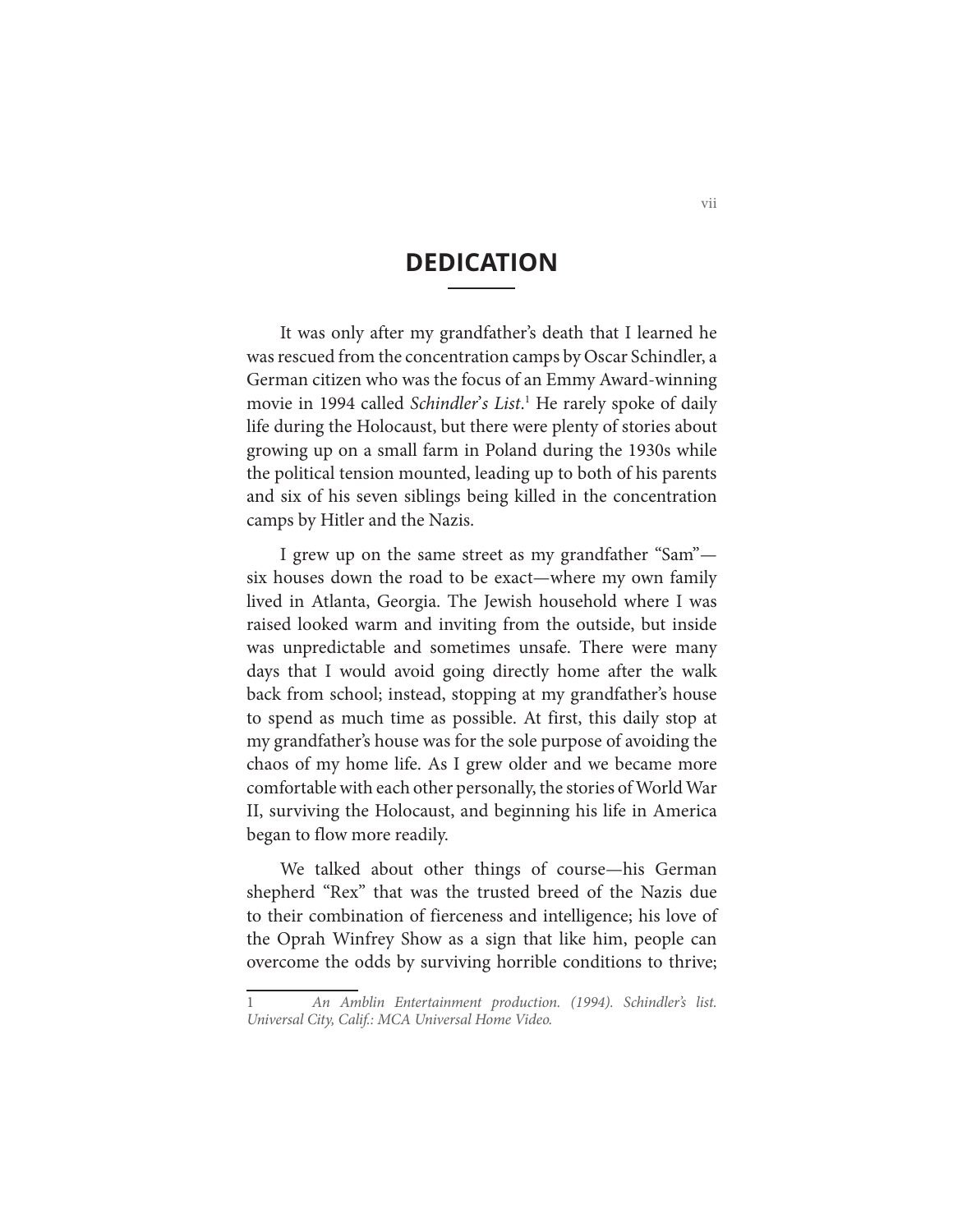and last, but not least, the importance of community service. The last topic of community service was rarely one of direct conversation but was modeled each time we went on one of our frequent outings in downtown Atlanta.

Atlanta, Georgia, was an interesting place to grow up in the 1980s and 1990s. The city's population exploded after the completion of an international airport in 1980, but the crackcocaine epidemic hit Atlanta hard, and the homeless population became notorious for a persistent—even aggressive style of panhandling that made tourists and even some locals nervous. Sam never blinked an eye when he was the target of a hostile approach by a panhandler. He knew they were hungry and as a Holocaust Survivor who almost starved to death on a few occasions himself, he could only feel compassion for these malnourished human beings.

Sam would never avoid them in the streets, no matter how dirty they happened to be or how aggressively they would beg, and would always listen to their stories until there was a pause where he could ask, "Are you hungry?" I never heard anyone say "No."

From there, we would all walk together to a local restaurant, where Sam would approach the cashier to instruct them to take the homeless person's order and prepare whatever food was requested. At this point Sam would pay the tab, then he and I would continue on our planned outing in the city.

I soaked up these stories of grit and unending determination from the Holocaust, as well as the personal experiences of watching Sam serve the vulnerable members of his community with compassion and humanity. I didn't realize it at the time, but these experiences would become invaluable as an adult even forming the foundation for a natural sense of the intimate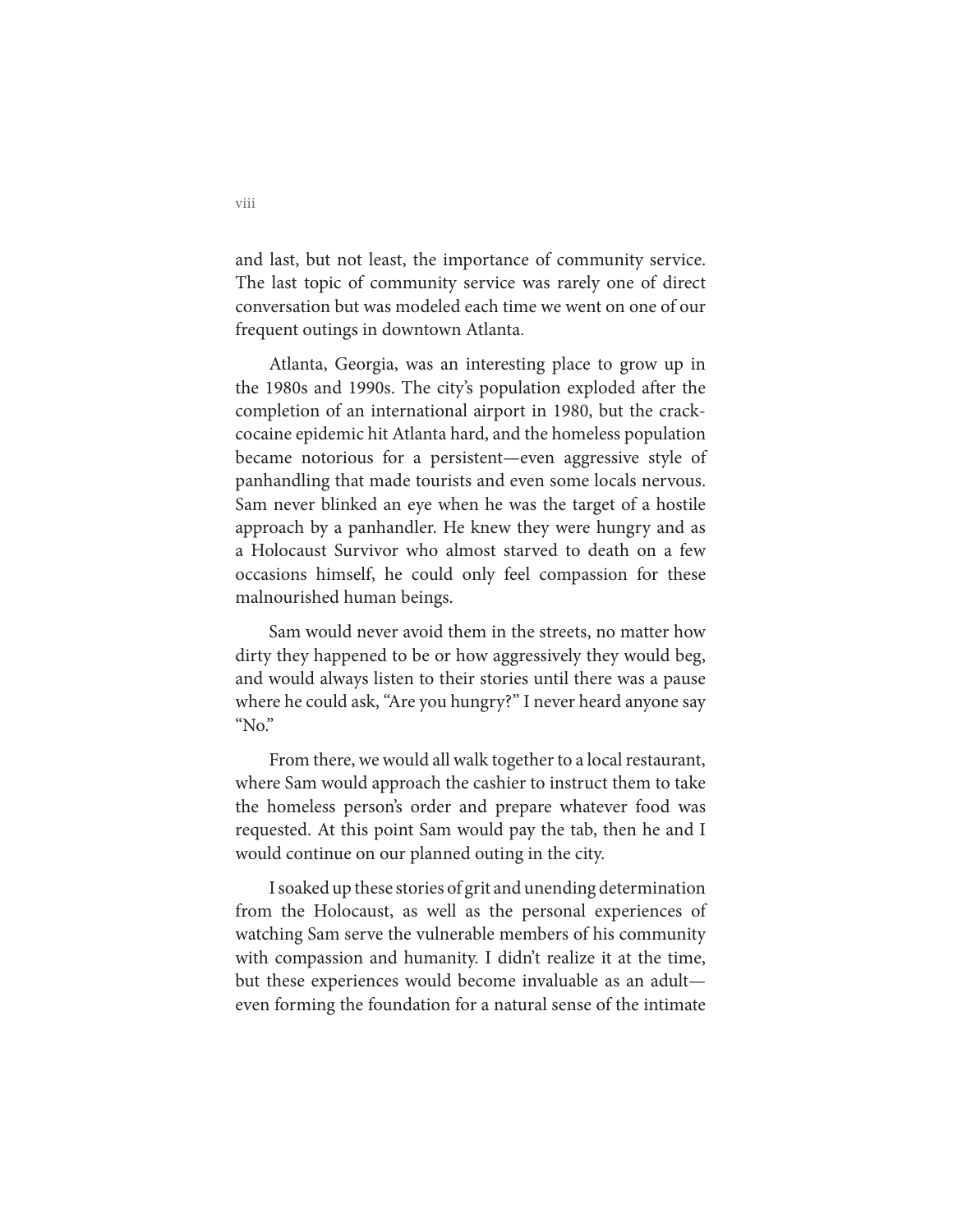connections between freedom, accountability, love, resilience, and community.

I come to you not only as the author of this book but also as the grandson of a Holocaust survivor, and a man whose life has been made possible—both directly and indirectly—by a German citizen and registered member of the Nazi party named Oscar Schindler who broke free from the political brainwashing of his time. There are occasions in life where it is very difficult to figure out the "right thing" to do. Sometimes, there is even a heavy price to pay for doing the "right thing," which can make this *right thing* seem like a relatively heavy burden to carry. But I want you to come to personally understand that even in the face of the greatest adversity and oppression, the power of love can still prevail over the love of power.

Loss, pain, and violence are scary and extremely painful in their own right. These are powerful experiences and I would never intentionally minimize them or diminish the cost involved in coping with them. With that being said, I beg of you to *refuse*  to let your fear and/or the love of power win. Instead, by doing the *right thing* out of the power of love—rather than the love of power—we can heal ourselves in this lifetime, as well as empower the lives of many other community members—some who we might not even know personally. Some of these people, myself included at the time of Oscar Schindler's famous deeds of goodwill, might not have even been born yet!

Beyond material success and winning in competition, this is how a person creates a true legacy—a legend that will live on forever. Because while heroes are remembered, legends never die.

This one is for you, Mr. Schindler.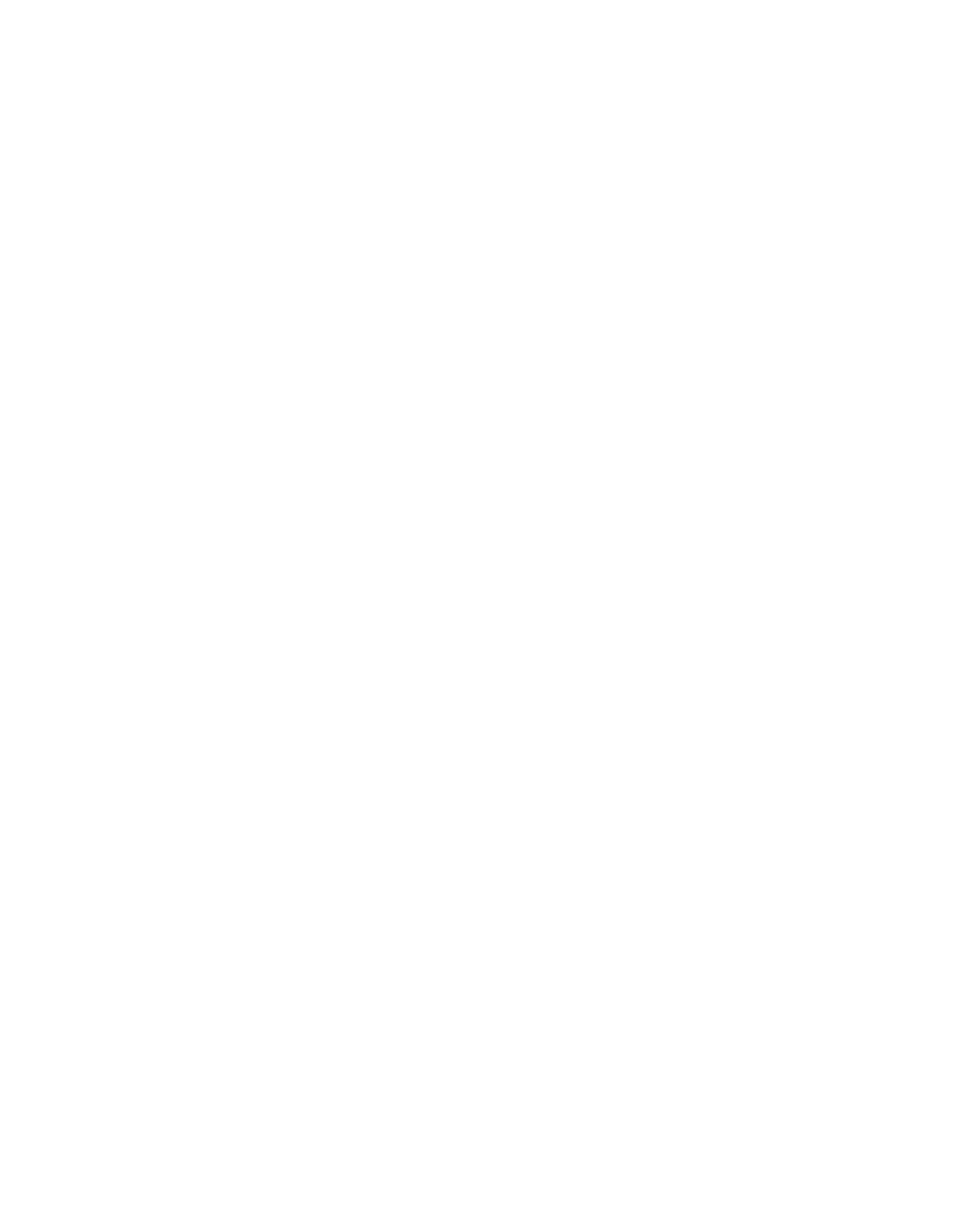### **CHAPTER 1: PURPOSE AS THE KEY TO HEALTH, HAPPINESS & SUCCESS**

As the grandson of an Auschwitz survivor who was on *Schindler*'*s List*, I found it intuitive that serving our more vulnerable community members is a process that very literally creates life and healing for both parties. I grew up with firsthand stories of gritty survival through community effort in the concentration camps. Then later, as a young boy, I watched examples of my grandfather continuing to embody these same values. As an adult, I came to understand the confusion in Oscar Schindler's voice during interviews as he received praise and adoration for his rescue efforts after World War II, repeatedly coming back to the phrase, "I should have saved more. I could have saved more…"

In many ways, a mere 1,200 Jews saved compared to the 6,000,000 Jews killed is a drop in the bucket. At only 0.02% of the total number killed, it can seem barely noteworthy in the face of that much annihilation. But it made a difference to my grandfather, and in the end, gave him a chance to empower himself to live a full life and start a family. Now as you read these words, I get to be here telling you about it. It is my only hope that this will in turn light a fire in your own heart and mind to start on this sacred journey of leadership by serving our community with whatever it is you have to offer.

This book is about "human empowerment"—teaching people to fish so they may continue serving their community for generations to come—and how it relates to "service"—an intentional act of generosity that empowers those served. This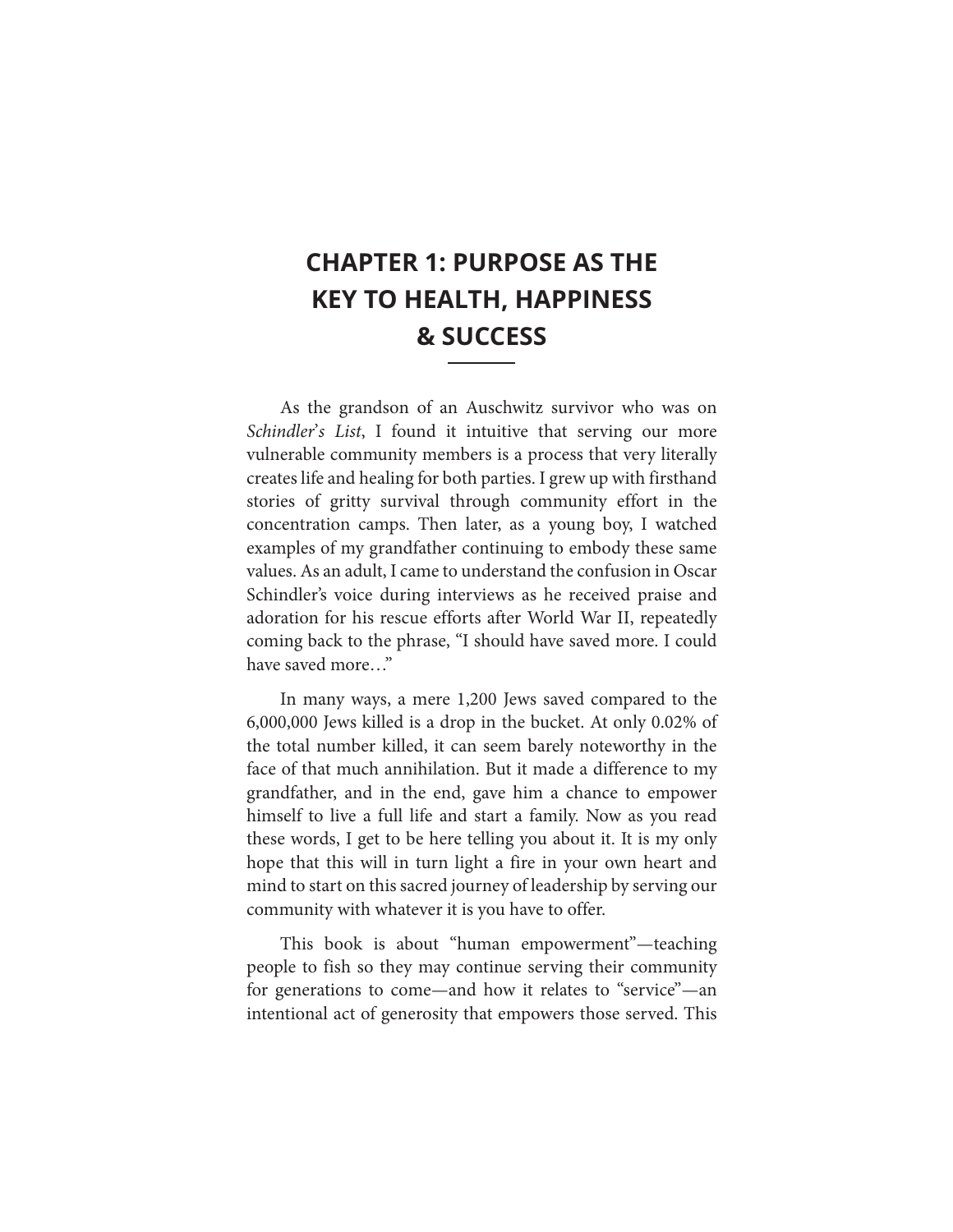is opposed to "servitude," whereby you create a relationship of dependency by giving people resources until they rely on handouts, also known as "enabling." Even in the face of unspeakable pain and evil, every bit of service we do makes a difference in this life and the next. This is where the power of love will win against the love of power *every time.*

While growing up in a Jewish family in Atlanta, Georgia—a hustling metropolitan area nestled in the heart of the Deep South—I was also familiar with the practices and narratives of the Evangelical Christian community. I heard the stories of Jesus Christ being reborn and quickly observed the similarities of a life dedicated to service as practicing the power of love in a world that has become obsessed with the love of power—as both Jesus Christ and Buddha did—and the resulting healing for both the servant and community members served through this process as being central to Evangelical values.

Along my own life journey, first as a public servant in wilderness therapy settings with at-risk youth, and later working in community mental health, I developed a personal mission statement to aid in difficult decision-making when there was no "perfect solution," but I also had a responsibility to make the best decision possible for the people I was serving. Somewhere along the way, the phrase "What would Schindler do?" became my own means of evaluating personal decision-making to make sure I was serving adequately in a way that empowered others and at least avoided active participation in doing harm.

The knowledge that healing comes out of serving our community is an old one not only in faith-based settings, but also for the evolution of human beings as a species. The communities of our ancestors have enjoyed grassroots involvement with their tribes and communities for hundreds of thousands of years throughout the evolution of humankind.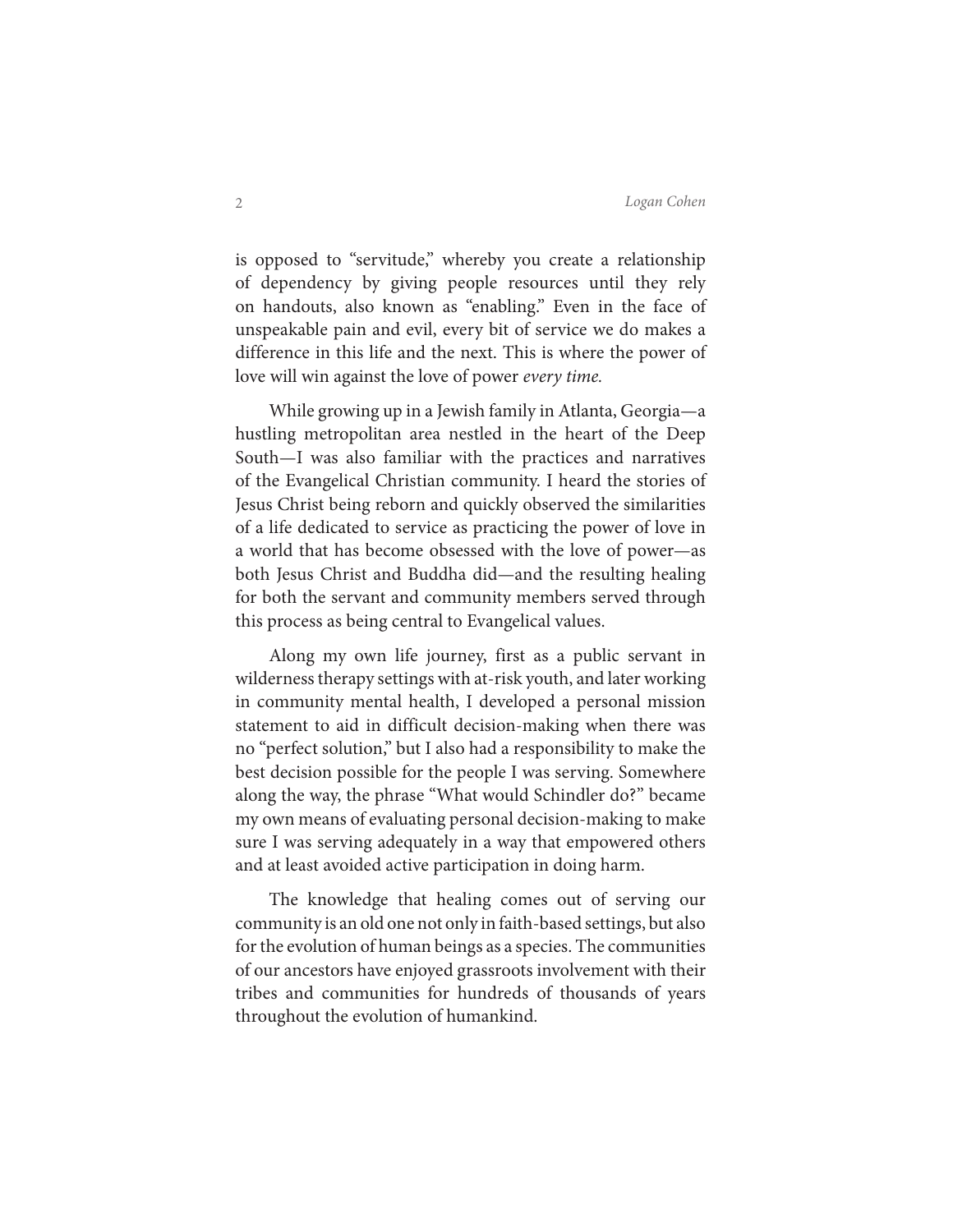Every person had an important role that was valued and interdependently woven into the daily rhythms of community life from our early beginnings as nomadic hunter/gatherer communities. It was not until the Industrial Revolution began only 250 years ago that human beings started a transition into a more global and interconnected community now characteristic of modern society, where traditional roles are now under pressure to evolve with the changing times.

Modern infrastructure can seem attractive and convenient, but this has in many ways separated human beings from experiencing an authentic level of personal value—or *purpose* as a meaningful community member participating in urban life now driven by corporate interests, rather than human values.

In modern times, people must now create their *own* sense of purpose in life that is separate from the more rigid interpretation of traditional roles commonly used to measure personal success and happiness. Many people get caught up in self-identification with their job, the car they drive or the clothes they wear as markers of social prestige or personal success. However, these are merely material things that have very little bearing on quality of life.

Instead, a life driven by our own *unique* purpose intentionally using our gifts and passions through decisionmaking driven by our core values shared meaningfully with others in important relationships—not only makes people happier and more productive, but also *physically healthier*. This dynamic balance is health promoting because it stimulates the "parasympathetic nervous system," the body's natural tool for healing and recovery.

The *parasympathetic nervous system* cannot be seen by the naked eye, but it is silently responsible for organizing the body's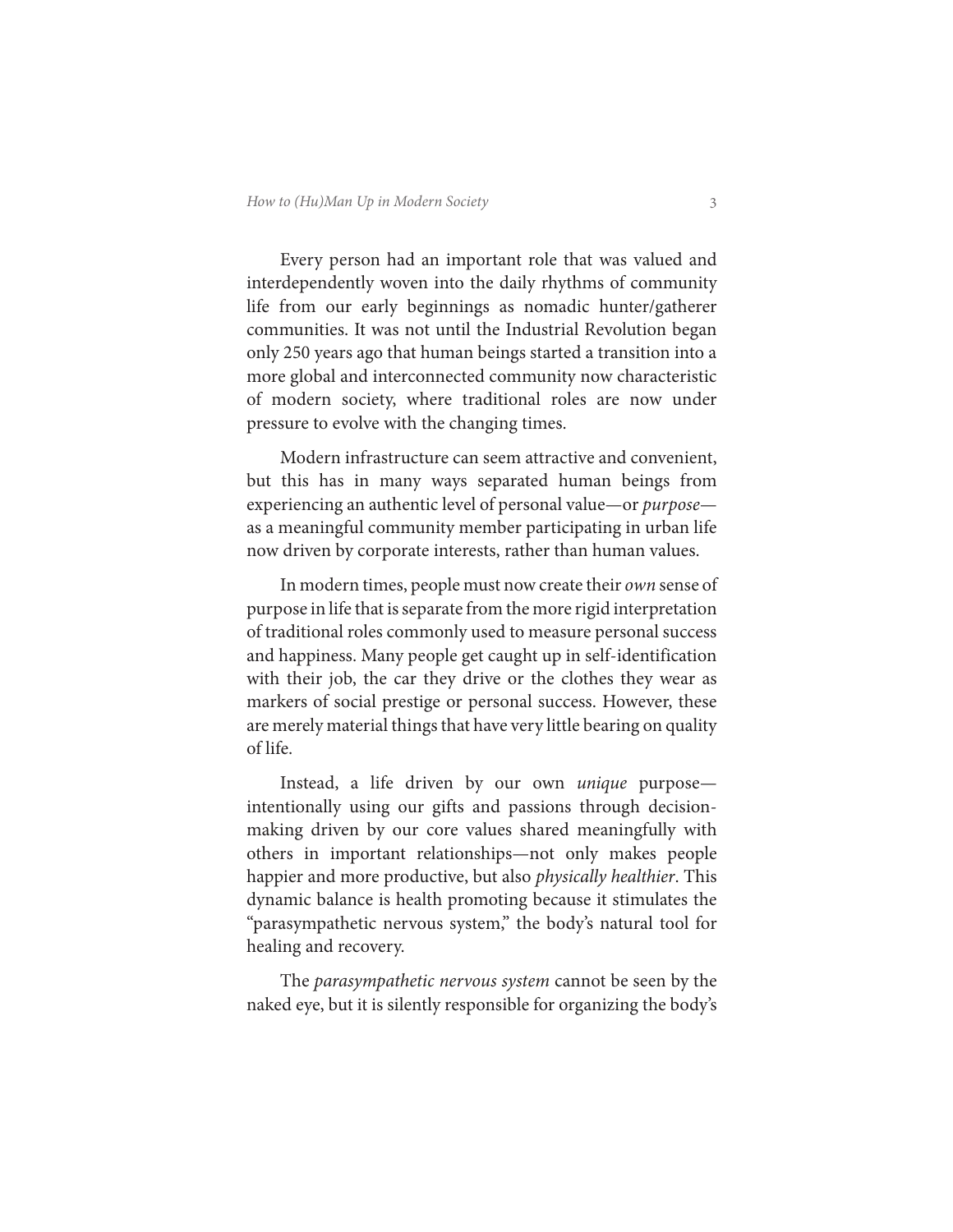natural healing properties, also called "rest, recover, and digest," while the "sympathetic nervous system" rings the alarm bells for survival of an immediate threat, also called "fight, flight or freeze." These two systems of the body work off of each other to prioritize how energy will be used by the body. The fight/flight/ freeze response of the body's sympathetic nervous system gets the blood pumping *out* of our major organs and into our arms and legs to maximize energy for surviving an immediate threat (i.e. fighting, running or "playing dead"), while the rest/recover/ digest response of the parasympathetic nervous system brings blood flow back into our major organs so the available nutrients can promote healing, recovery, and critical thought.

Most people have an idea of the fight/flight/freeze response characteristic of panic or outrage of the *sympathetic nervous system*, but the relaxation and healing function of the *parasympathetic nervous system* is usually not as obvious. Even so, this state of relaxation for our nervous system is essential for *all* of the central healing systems of the body and without it, people literally fall apart on a very physical level. Symptoms of poor sympathetic response include suffering from chronic high blood pressure that puts more "wear and tear" on the heart (men are already three times more likely to have cardiovascular disease), disruption of immune function (even making it attack *itself* with "autoimmune disease"), poor digestion and gut health that blocks needed nutrient absorption,<sup>2</sup> poor critical thinking skills and even faster aging.<sup>3</sup>

<sup>2</sup> McCorry L. K. (2007). Physiology of the autonomic nervous system. *American Journal of Pharmaceutical Education*, *71*(4), 78. https://doi. org/10.5688/aj710478

Lavretsky, H., and Newhouse, P. A. (2012). Stress, inflammation, and aging. *The American Journal of Geriatric Psychiatry : Official Journal of the American Association for Geriatric Psychiatry*, *20*(9), 729–733. https://doi. org/10.1097/JGP.0b013e31826573cf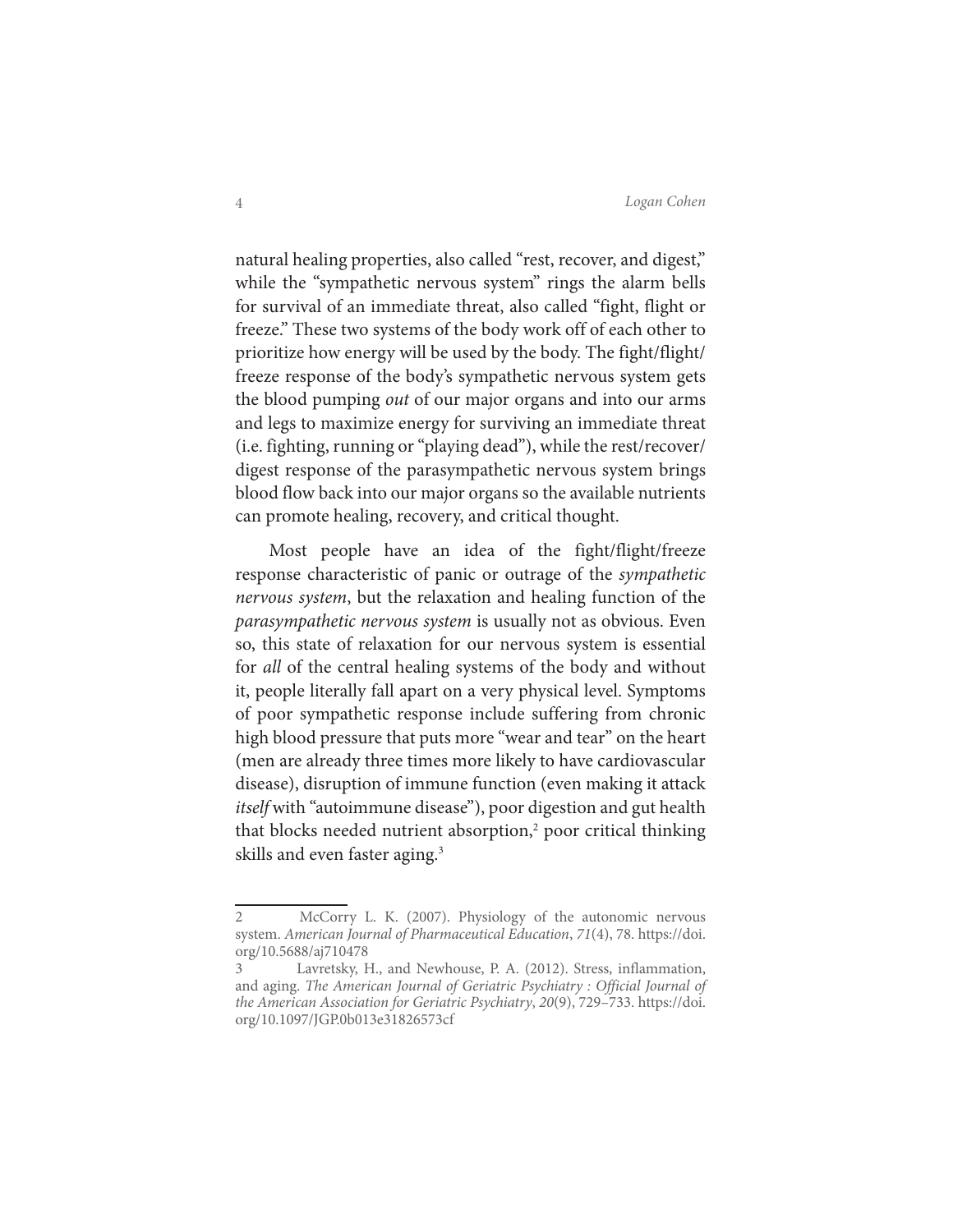There are many different chemicals that interact with each other to make these shifts occur to meet the demands of our immediate environment, but perhaps the most notable chemical involved is the stress hormone "cortisol" that is spilled into our bloodstream in bulk during the fight/flight/freeze response known as the sympathetic nervous system. Cortisol is a naturally occurring chemical as part of the normal stress response of the human body. When there is *too* much of it as the result of an *ongoing* stress response, as is quite typical of the overstimulation found in modern society, these unchecked levels of stress hormone will wreak havoc on the body and mind! Studies have shown clear connections between elevated levels of cortisol and faster aging, as well as lower testosterone levels that result in lower confidence and self-esteem, a decrease in physical strength, and lowered "serotonin" associated with depression and anxiety symptoms—even killing sex drive.4

If an accelerated aging process didn't catch your attention, that last sentence probably did! You are probably also wondering: *"How did the human body and mind get wired like this? And how can I use these natural forces, rather than let it to wear me down?"* 

This may not come as a surprise, but the human body has *always* been this way since our early ancestors left the trees of the forest to compete against powerful predators at the top of the food chain. Human beings became successful because of our ability to solve problems dynamically as a community, meaning the more diversity that exists in our ranks, the more complicated problems a given group is capable of solving to secure mastery

<sup>4</sup> Conradt, E., Abar, B., Lester, B. M., LaGasse, L. L., Shankaran, S., Bada, H., Bauer, C. R., Whitaker, T. M., and Hammond, J. A. (2014). Cortisol reactivity to social stress as a mediator of early adversity on risk and adaptive outcomes. *Child Development*, *85*(6), 2279–2298. https://doi.org/10.1111/ cdev.12316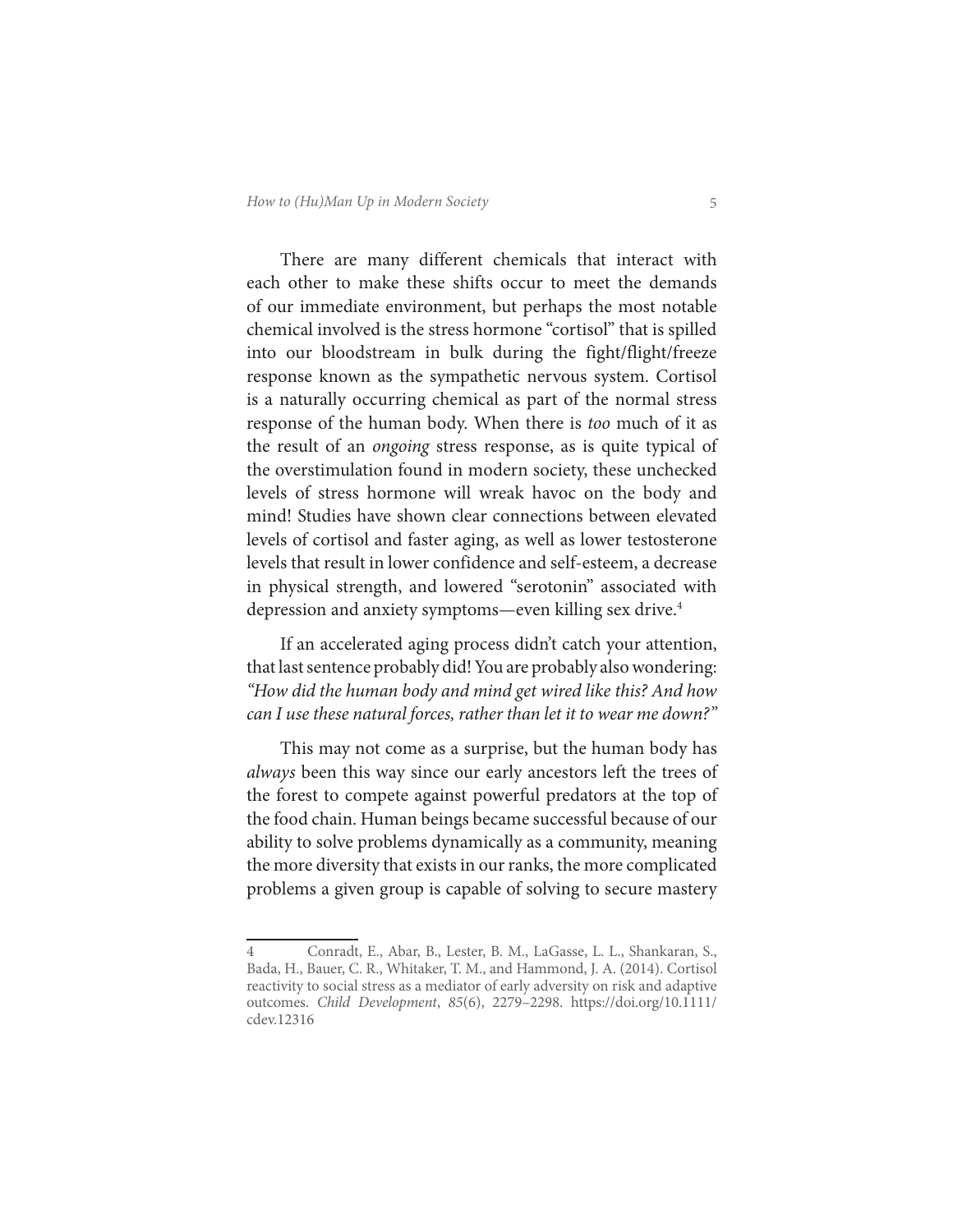over the environment.<sup>5</sup> This power of group collaboration is evident in most of the major human feats through history, whether hunting mastodons to successfully access enormous amounts of meat for our tribe, building pyramids that have stood the test of time, or landing on the moon. The use of group efforts to successfully manage our environment and *thrive* is what human beings do!

Research studies have also shown clear links between higher levels of compliance for individual community members when they have a *shared*/*community-driven* sense of purpose for task completion, rather than a more individual focus. A study in a hospital setting in 2007 showed that staff were more likely to complete health-promoting tasks when behaviors had the goal of avoiding negative consequences for a patient, rather than their *own* well-being. When hospital workers were asked to wash their hands for their own sanitation and protection, there were poor outcomes for compliance, but when hospital workers were asked to wash hands to protect *patients*, there was a 45% increase in compliance with safety measures.<sup>6</sup>

That statistic might seem surprising at first, that people are naturally more driven to look out for the well-being of other community members before their own. However, this has always been a part of human programming since our early ancestors relied on community-driven goals to survive. We are literally *programmed* on a biological level to "feel good/ satisfied/motivated" to look out for our affiliated community

Naeem, S., Chazdon, R., Duffy, J. E., Prager, C., and Worm, B. (2016). Biodiversity and human well-being: an essential link for sustainable development. *Proceedings. Biological Sciences*, *283*(1844), 20162091. https:// doi.org/10.1098/rspb.2016.2091

<sup>6</sup> Shigayeva, A., Green, K., Raboud, J.M. (2007). Factors associated with critical-care healthcare workers' adherence to recommended barrier precautions during the Toronto severe acute respiratory syndrome outbreak. *Infectious Control and Hospital Epidemiology; 28*:1275–1283.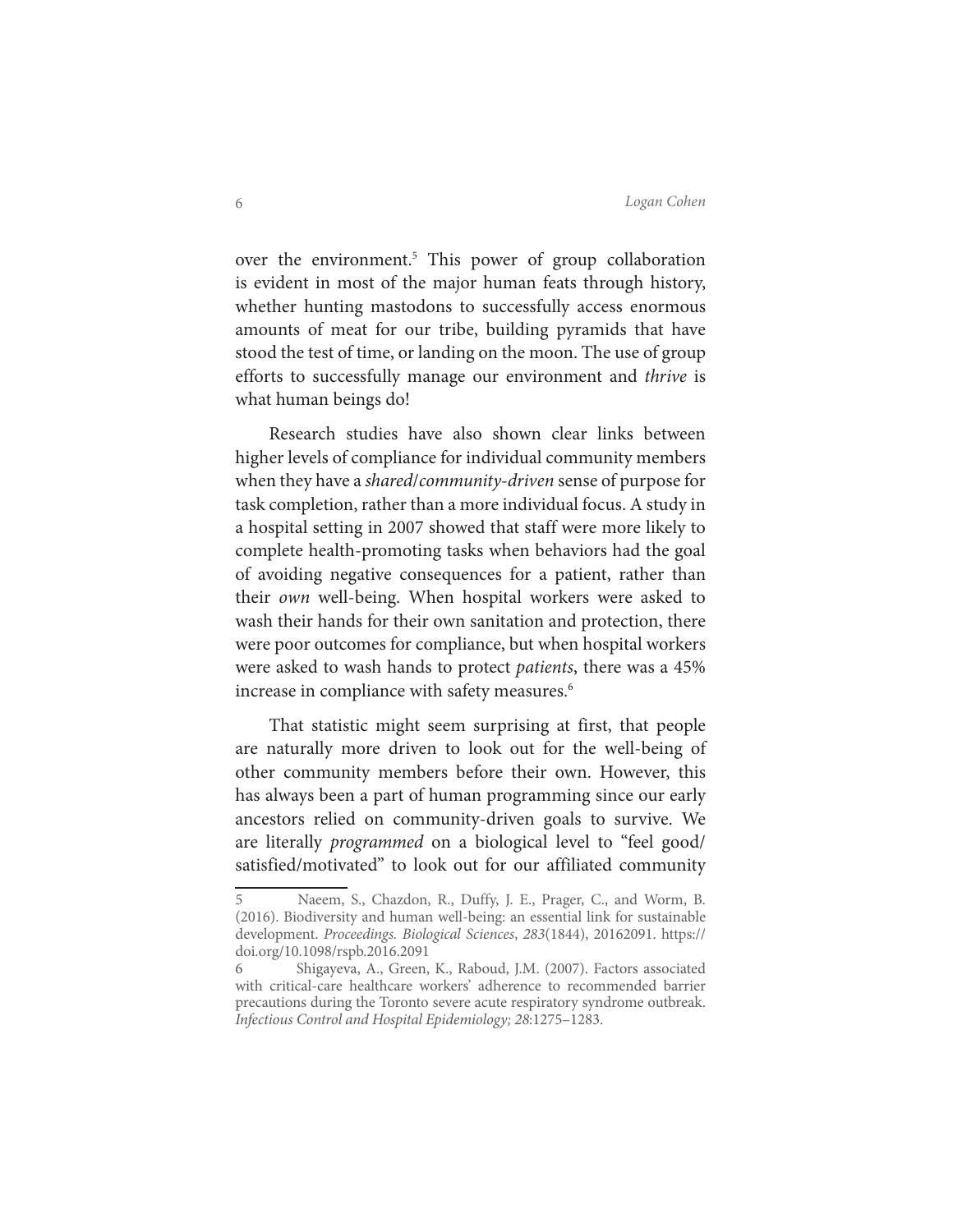members. Research also shows it feels even *better* if we believe we are looking out for those who are less able to access resources themselves ("less fortunate") and realistically, this is *why* it "feels good" to donate food/money/etc. to those who are in need.7

A recent study published in the *Journal of the American Medical Association* found that individuals who did *not* have a strong sense of their own purpose in daily life were *more than twice as likely to die* from health complications, especially those with cardiovascular issues.<sup>8</sup>

This strong association between a low level of purpose and higher risk of death for the participants of this study remained true regardless of how rich or poor they were and separate from any indicators of gender, race, or education level. In fact, researchers found this association to be *so* powerful that a life of purpose appeared to be more important for decreasing risk of death than more obviously unhealthy behaviors like *drinking*, *smoking*, or a *sedentary lifestyle* without regular exercise. These positive outcomes were largely linked to a *decrease in blood pressure* and *hormonal changes* that come with the body entering the *parasympathetic resting state*—allowing the natural systems of the mind and body to access their potential for self-healing and recovery.

Modern medicine has a lot of *chemicals* and *action points* to suggest and *prescribe*, but it is most important that people are able to function in their daily lives according to the design of our

<sup>7</sup> Aknin, L. B., Dunn, E. W., and Norton, M. I. (2012). Happiness runs in a circular motion: Evidence for a positive feedback loop between prosocial spending and happiness. *Journal of Happiness Studies, 13*, 347–355. doi:10.1007/s10902-011-9267-5

<sup>8</sup> Alimujiang, A., Wiensch, A., Boss, J. (2019). Association Between Life Purpose and Mortality Among US Adults Older Than 50 Years. *Journal of American Medicine Association*; *2*(5):e194270. doi:10.1001/ jamanetworkopen.2019.4270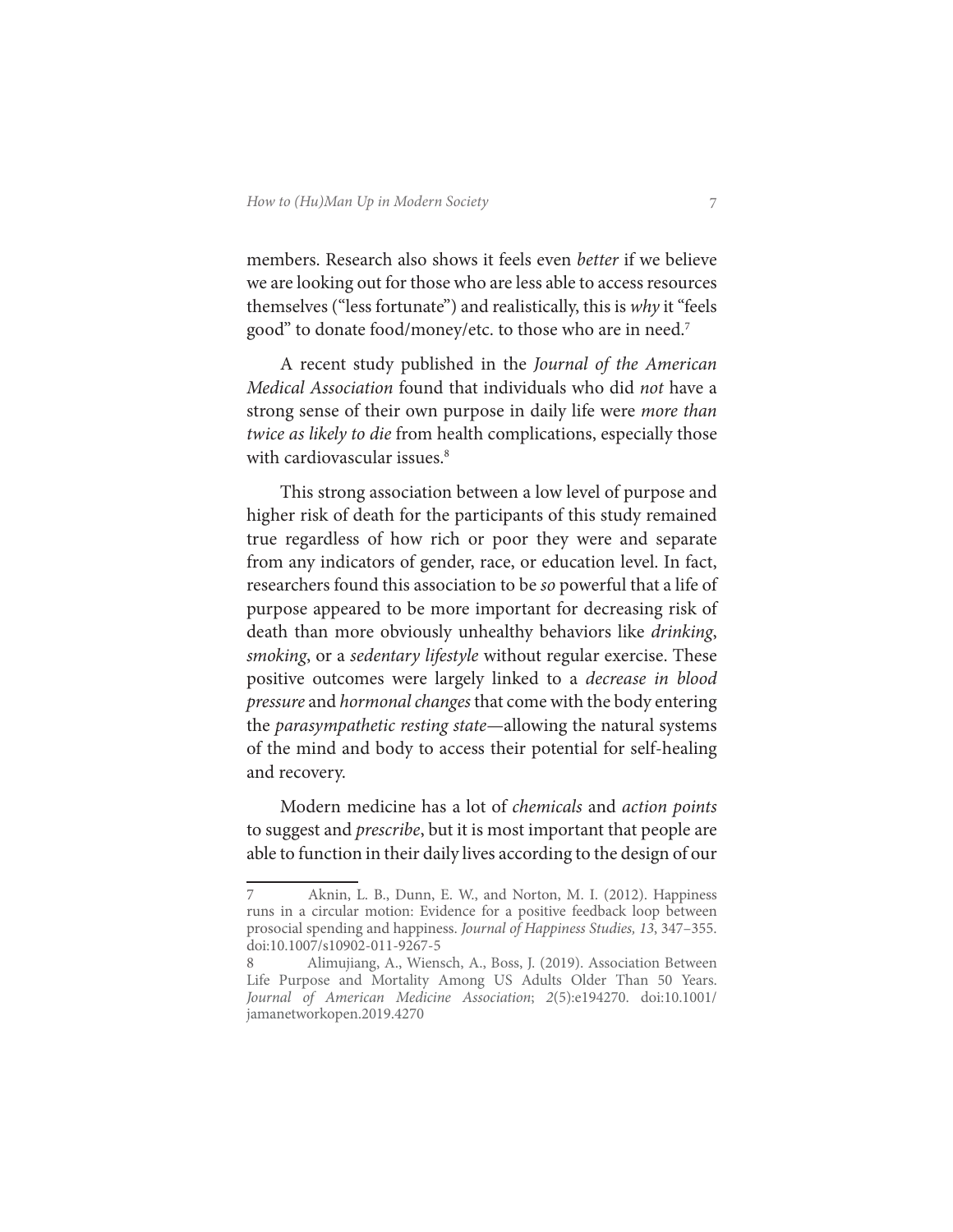DNA—to invest personal meaning into a daily life that satisfies a sense of life's purpose *with* and/or *for* others with whom we share our community.

The tricky part in modern society is to achieve a personal sense of life satisfaction that can be shared with other people *within* the experiences *themselves* in a way that creates meaningful connection between community members. This basic need could be met in the more traditional gender roles of provider and protector for most men up until recent history. But the corporate missions that have largely taken the place of human values no longer provide adequate connection between community members to meet this basic human need.

As the famous line from the movie *Fight Club* goes— "You're not your job. You're not how much money you have in the bank. You're not the car you drive. You're not the contents of your wallet. You're not your fucking khakis."9 Many people are realizing this today in one way or another. No matter how much material resources a person consumes, this will not create a personal sense of happiness, nor will it create meaningful connection with others for a species that depends on social cohesion for quality of life and personal health.

This is where a concept of "purpose" comes into play for this book. Every person has their *own* unique reason for being alive, their *own* unique gifts to offer their community, and as a result, everyone is a bit *different—*having their own *interests*, *value systems* and *talents/resources* that should all play their own role in collaborative and dynamic group problem-solving. The more people think about themselves as social beings whose job it is to align with a sense of *purpose* as the source of intentional

<sup>9</sup> Fincher, D., Linson, A., Chaffin, C., Bell, R. G., Uhls, J., Pitt, B., Norton, E.,... Twentieth Century Fox Home Entertainment, Inc. (2000). *Fight Club*. Beverly Hills, Calif: Twentieth Century Fox Home Entertainment.